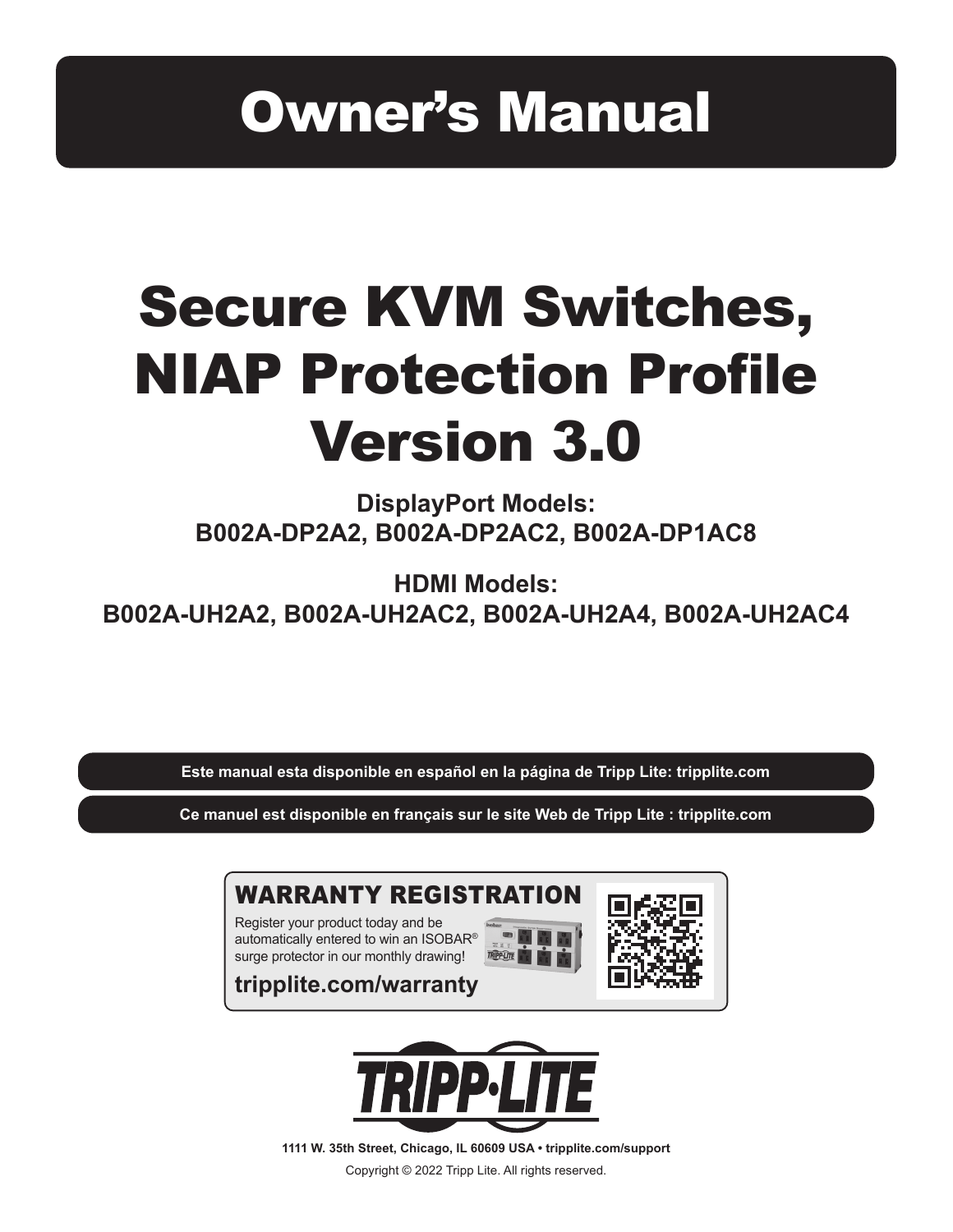## Table of Contents

| <b>Package Contents</b>                              | 3 | <b>EDID Learn</b>                                            | 8  |
|------------------------------------------------------|---|--------------------------------------------------------------|----|
| <b>Optional Accessories</b>                          | 3 | <b>Miscellaneous KVM</b>                                     | 9  |
| <b>System Requirements</b>                           | 3 | <b>Functionality</b><br><b>Disabling CAC Functionality 9</b> |    |
| <b>Product Features</b>                              | 4 | <b>Enabling CAC Functionality</b>                            | 9  |
| <b>Important Safety</b>                              | 4 | <b>CAC Port Configuration</b>                                | 9  |
| <b>Instructions</b>                                  |   | <b>Auditing: Dumping the</b><br><b>Event Log</b>             | 10 |
| <b>Installation</b>                                  | 6 | <b>Reset: Restoring</b>                                      | 11 |
| <b>KVM LEDS</b>                                      | 7 | <b>Factory Defaults</b>                                      |    |
| <b>Port Selection LEDs</b>                           | 7 | <b>Power-Up Self-Test</b>                                    | 12 |
| <b>Push-Button LEDs</b>                              | 7 | <b>Warranty and</b>                                          | 12 |
| <b>Port Selection and</b><br><b>Push-Button LEDs</b> | 7 | <b>Product Registration</b>                                  |    |
| <b>Console Video Port LED</b>                        | 7 |                                                              |    |
| <b>Console CAC Port LED</b>                          | 7 |                                                              |    |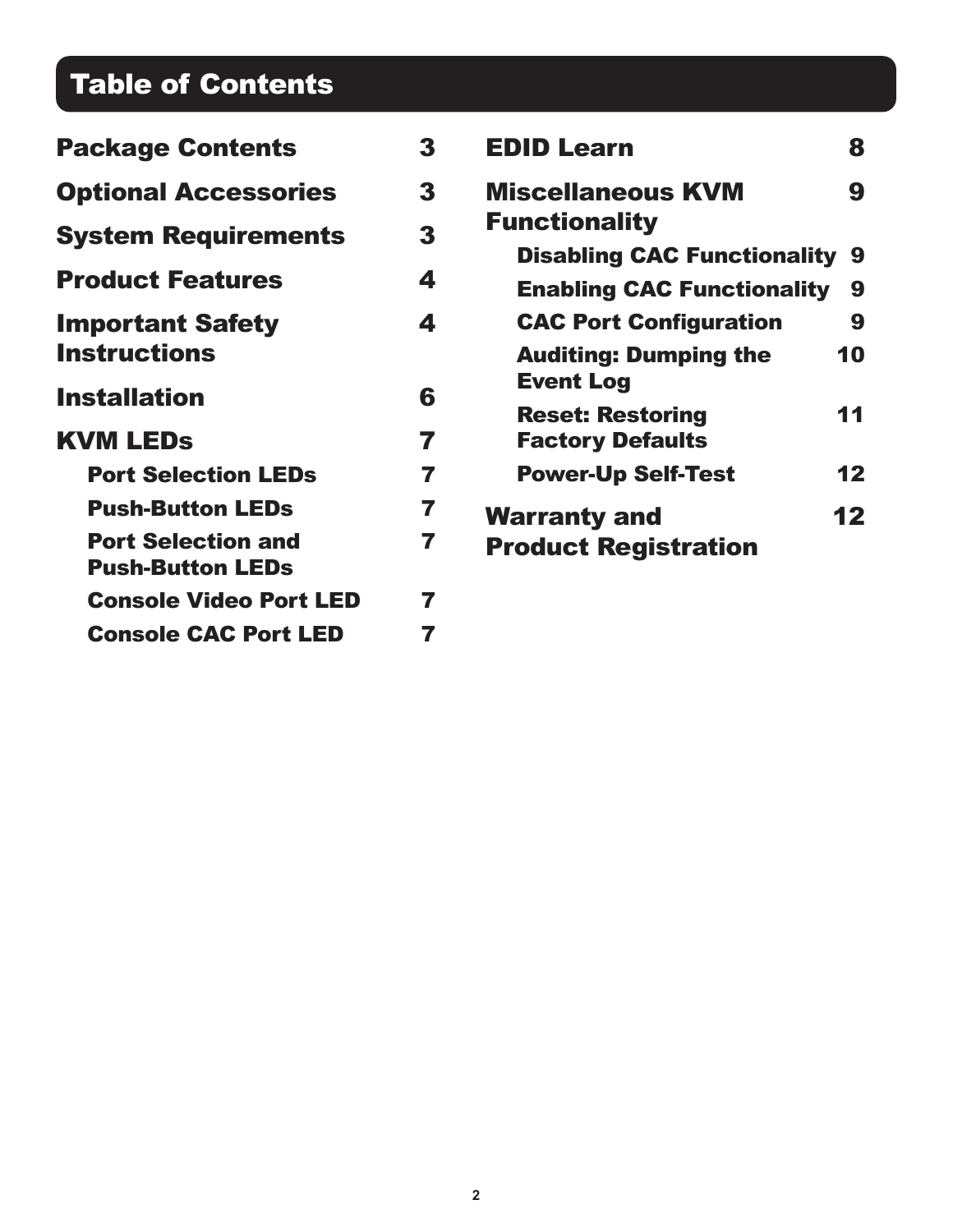- B002-Series Secure KVM Switch
- 12V 3V External Power Supply
- Owner's Manual

### Optional Accessories

- P312-Series 3.5 mm Stereo Audio Cables
- P569-XXX-CERT Premium High-Speed HDMI Cables
- P782-XXX-XXX HDMI/USB KVM Cable Kit
- P782-XXX-DH HDMI/DVI/USB KVM Cable Kit
- P783-XXX-XXX DisplayPort KVM Cable Kit
- P580-Series DisplayPort Cables
- U022-Series USB 2.0 A/B Device Cables
- *\*XXX refers to length (e.g. 006 = 6 ft., 010 = 10 ft., and so on)*

### System Requirements

- DisplayPort, DVI\* or HDMI monitor
- Wired USB mouse/keyboard without internal hub or composite device functions\*\*
- Computer with DisplayPort, DVI\* or HDMI port
- Computer with available USB port (USB 2.0 required for Common Access Card [CAC] support)
- Computer with available 3.5 mm stereo audio port
- Speakers with 3.5 mm stereo audio port
- Any major operating system, including Windows<sup>®</sup> and macOS<sup>®</sup>

*\*Requires an HDMI to DVI adapter, such as Tripp Lite's P130-000*

*\*\*Wireless keyboard and mouse are not supported*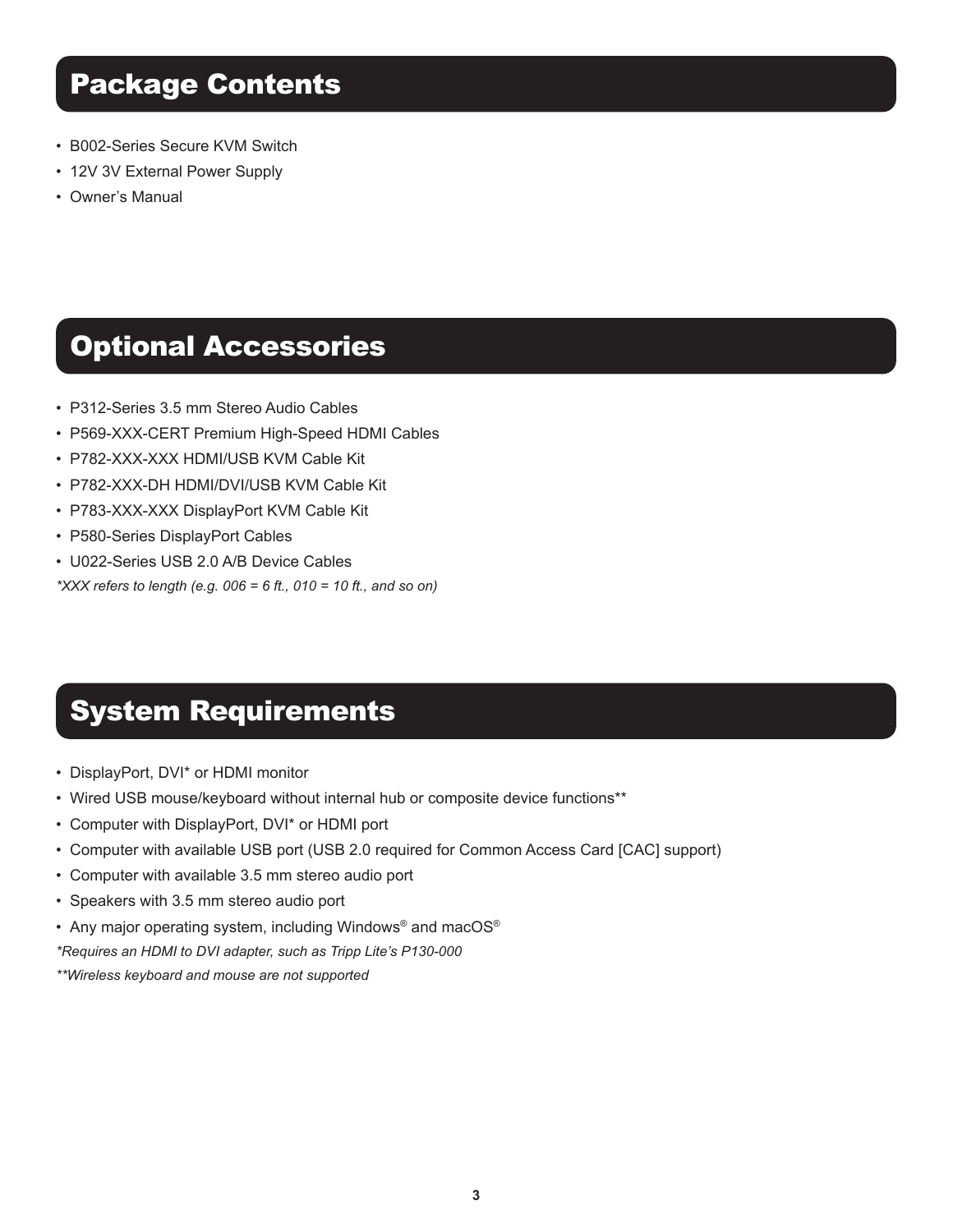### Product Features

- • Certified to NIAP/Common Criteria Protection Profile for Peripheral Sharing Switches, Version 3.0.
- Safely switch between as many as 8 computers with varying security levels.
- Support connection of Common Access Cards (CAC), biometric readers and other smart card readers (select models only).
- Support 4K video resolutions up to 3840 x 2160  $@$  30 Hz.
- Anti-Tampering Protection: Internal anti-tamper switches disable the KVM if the housing is opened. While disabled, front-panel LEDs will flash repeatedly. Opening the housing also voids the warranty.
- Tamper-Evident Seals: Provide visual evidence if the KVM has been tampered with or compromised. Removing these labels voids the warranty.
- • Protected Firmware: Prevents reprogramming or reading firmware, protecting against attempts to alter the KVM's logic.
- High Isolation on USB Channels: Opto-isolators keep USB data paths electrically isolated from each other, preventing data leakage between ports.
- Secure EDID Learning and Emulation: Prevents unwanted and unsecure data from being transmitted through the DDC line.
- • Automatic Keyboard Buffer Clearing: Keyboard buffer is cleared automatically after data transmission, so no information is left stored in the KVM.
- • No Memory Buffer: The only access to connected computers is via push button. Port-switching methods such as OSD and hotkeys are excluded to ensure data integrity.

### Important Safety Instructions

- Read all instructions and save them for future reference.
- Follow all warnings and instructions marked on the device.
- Do not place the device on any unstable surface (cart, stand, table, etc.). If the device falls, serious damage will result.
- Do not use the device near water.
- Do not place the device near or over radiators or heat registers. The device cabinet contains slots and openings to allow for adequate ventilation. To ensure reliable operation and to protect against overheating, these openings must never be blocked or covered.
- The device should never be placed on a soft surface (bed, sofa, rug, etc.), as this will block its ventilation openings. Likewise, the device should not be placed in a built-in enclosure unless adequate ventilation has been provided.
- Never spill liquid of any kind on the device.
- Unplug the device from the wall outlet before cleaning. Do not use liquid or aerosol cleaners. Use a damp cloth for cleaning.
- The device should be operated from the power source type as indicated on the marking label. If you are not sure of the type of power available, consult your dealer or local power utility.
- Do not allow anything to rest on the power cord or cables. Route the power cord and cables so that they cannot be stepped on or tripped over.
- If an extension cord is used with this device, make sure the total ampere rating of all products used on the cord does not exceed the extension-cord ampere rating. Make sure the total rating of all products plugged into the wall outlet does not exceed 15 amperes.
- Position system cables and power cables carefully. Make sure nothing rests on any cables.
- To help protect your system from sudden transient increases and decreases in electrical power, it is recommended you plug your devices into a Tripp Lite surge protector, line conditioner or uninterruptible power supply (UPS).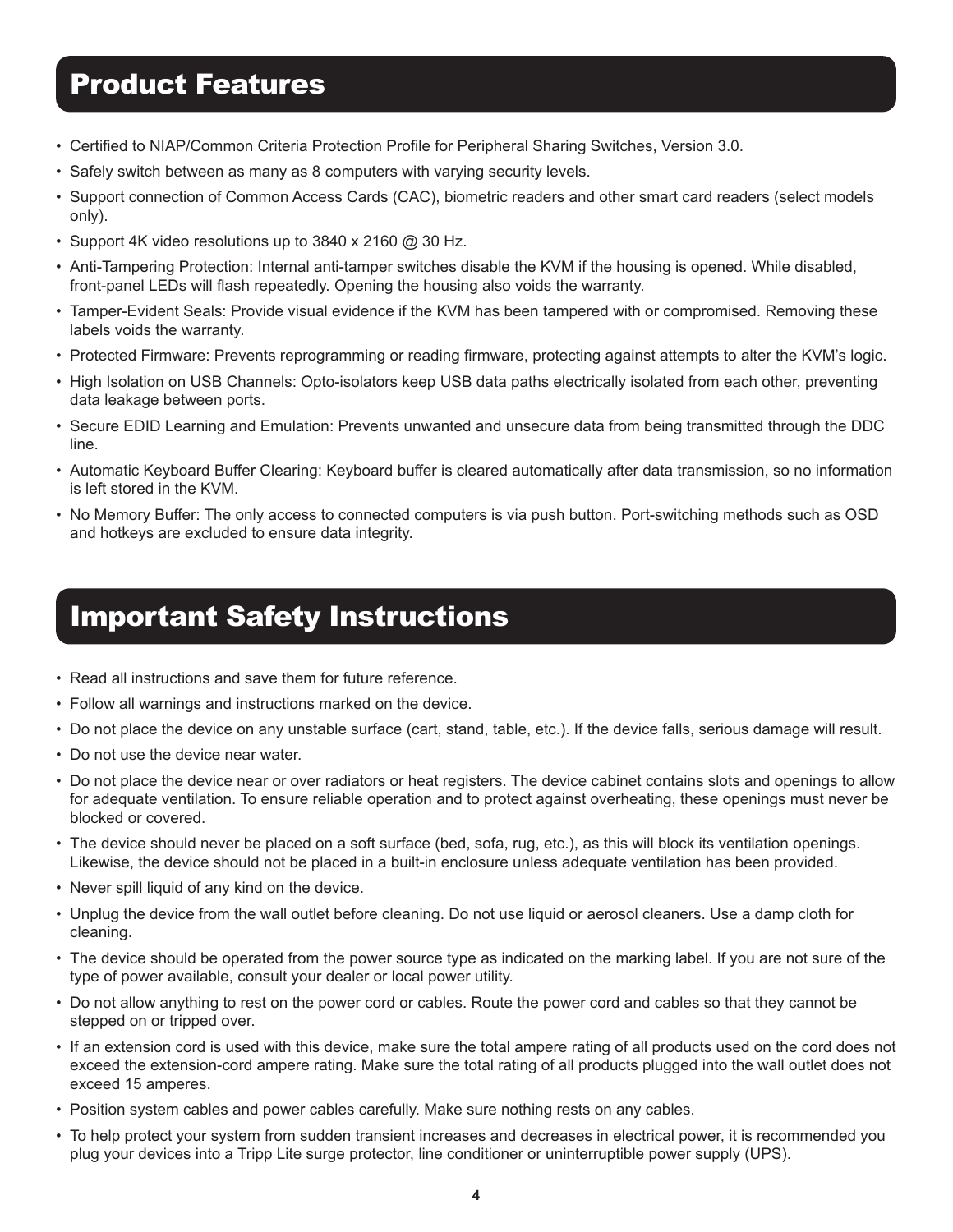### Important Safety Instructions

- When connecting or disconnecting power to hot-pluggable power supplies, observe the following guidelines:
	- o Install the power supply before connecting the power cable to the power supply.
	- o Unplug the power cable before removing the power supply.
	- o If the system has multiple power sources, disconnect power from the system by unplugging all power cables from the power supplies.
- • Never push objects of any kind into or through cabinet slots. They may touch dangerous voltage points or short out parts, resulting in a risk of electrical shock or fire.
- • If any of the following conditions occurs, unplug the device from the wall outlet and bring it to qualified service personnel for repair.
	- o The power cord or plug has become damaged or frayed.
	- o Liquid has been spilled into the device.
	- o The device has been exposed to rain or water.
	- o The device has been dropped or the cabinet has been damaged.
	- o The device exhibits a distinct change in performance, indicating a need for service.
	- o The device does not operate normally when the operating instructions are followed.
- Only adjust those controls that are covered in the operating instructions. Improper adjustment of other controls may result in damage that will require extensive work by a qualified technician to repair.
- This device is designed for IT power distribution systems with up to 230V phase-to-phase voltage.
- To prevent damage to your installation, it is important that all devices be properly grounded.
- This device is equipped with a three-wire grounding-type plug. This is a safety feature. If you are unable to insert the plug into the outlet, contact an electrician to replace your outlet with one that will accept this type of plug. Do not attempt to defeat the purpose of the grounding-type plug. Always follow your local/national wiring codes.
- **Warning! There is a risk of explosion if the battery is replaced with an incorrect battery type. Do not attempt to service the device yourself. Refer all servicing to qualified service personnel.**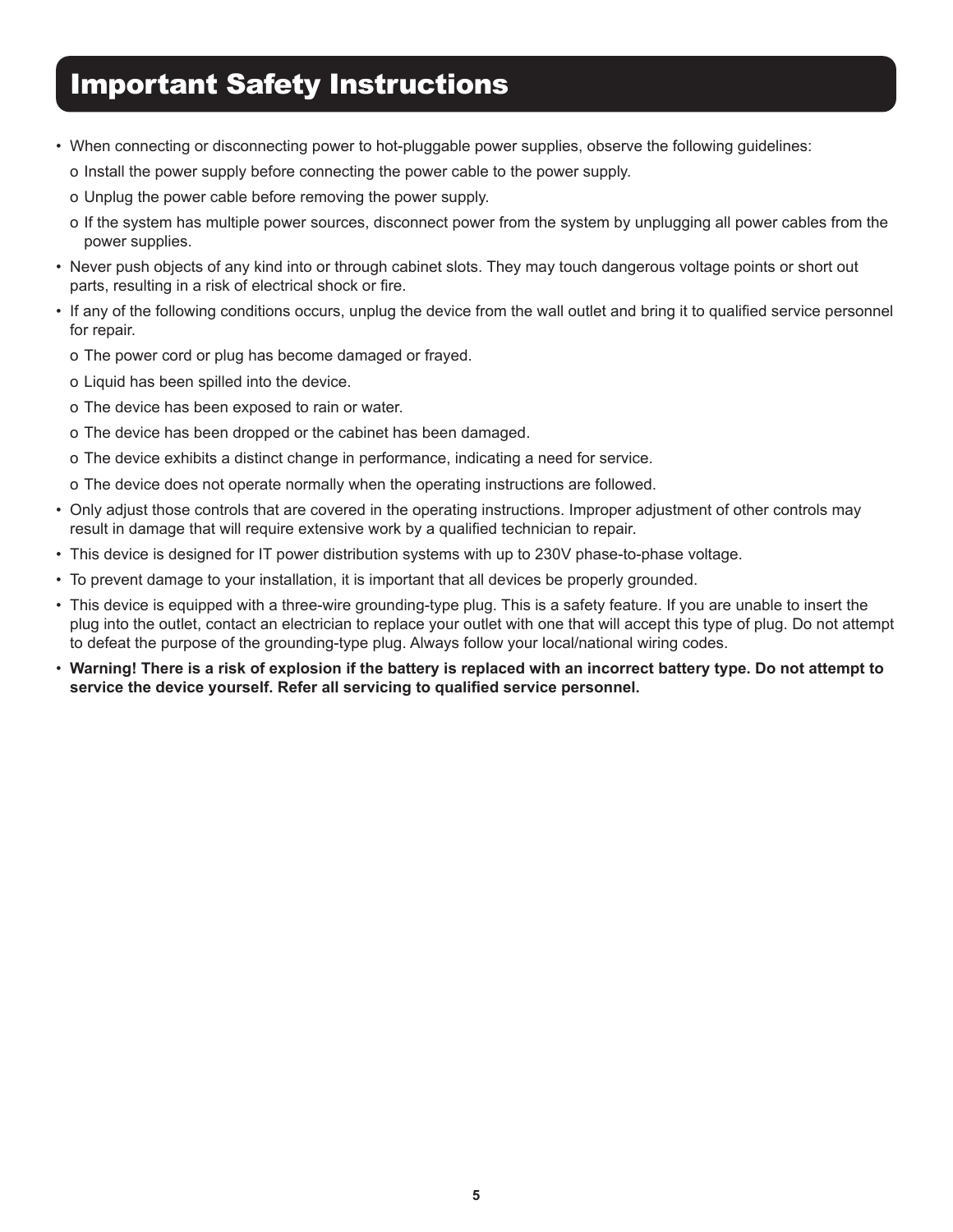### **Installation**

*Note: Before proceeding with installation, make sure all devices being connected to the KVM switch are turned off.*

1. Using audio/video cables appropriate for your model, connect the video output of each computer you are adding to a video input on the KVM.

*Note: Models with dual-monitor capability require 2 available video ports per computer.*

- 2. Using USB A/B device cables, connect a USB port on each computer being added to a USB port on the KVM. *Note: Models with CAC support require an additional USB 2.0 A/B cable connected to each computer.*
- 3. Using 3.5 mm stereo audio cables, connect the audio output of each computer you are adding to an audio input on the KVM.
- 4. Using an audio/video cable appropriate for your model, connect a monitor to the console video output on the KVM.
- 5. Connect a wired USB keyboard and mouse to the console USB keyboard and mouse ports of the KVM. *Note: Keyboards and mice with internal USB hub or composite device functions are not supported. Wireless keyboards and mice are not supported.*
- **6.** Connect a set of speakers to the console audio output port of the KVM using a 3.5 mm stereo audio cable. *Note: Microphones or headsets with microphones are not supported.*
- 7. For models with CAC support, connect a CAC reader to the console CAC port on the KVM. *Note: CAC readers with external power sources are not supported.*
- 8. Power on the KVM by connecting the included external power supply to a Tripp Lite surge protector, line conditioner or UPS.
- **9.** Power on all connected computers and monitor. The front-panel LEDs will begin to flash.

*Note: The computer connected to port 1 will always be selected by default after power-up.*

**10.** To switch among the connected computers, push the desired input button on the front panel of the KVM. If an input port is selected, the LED of that port will light up.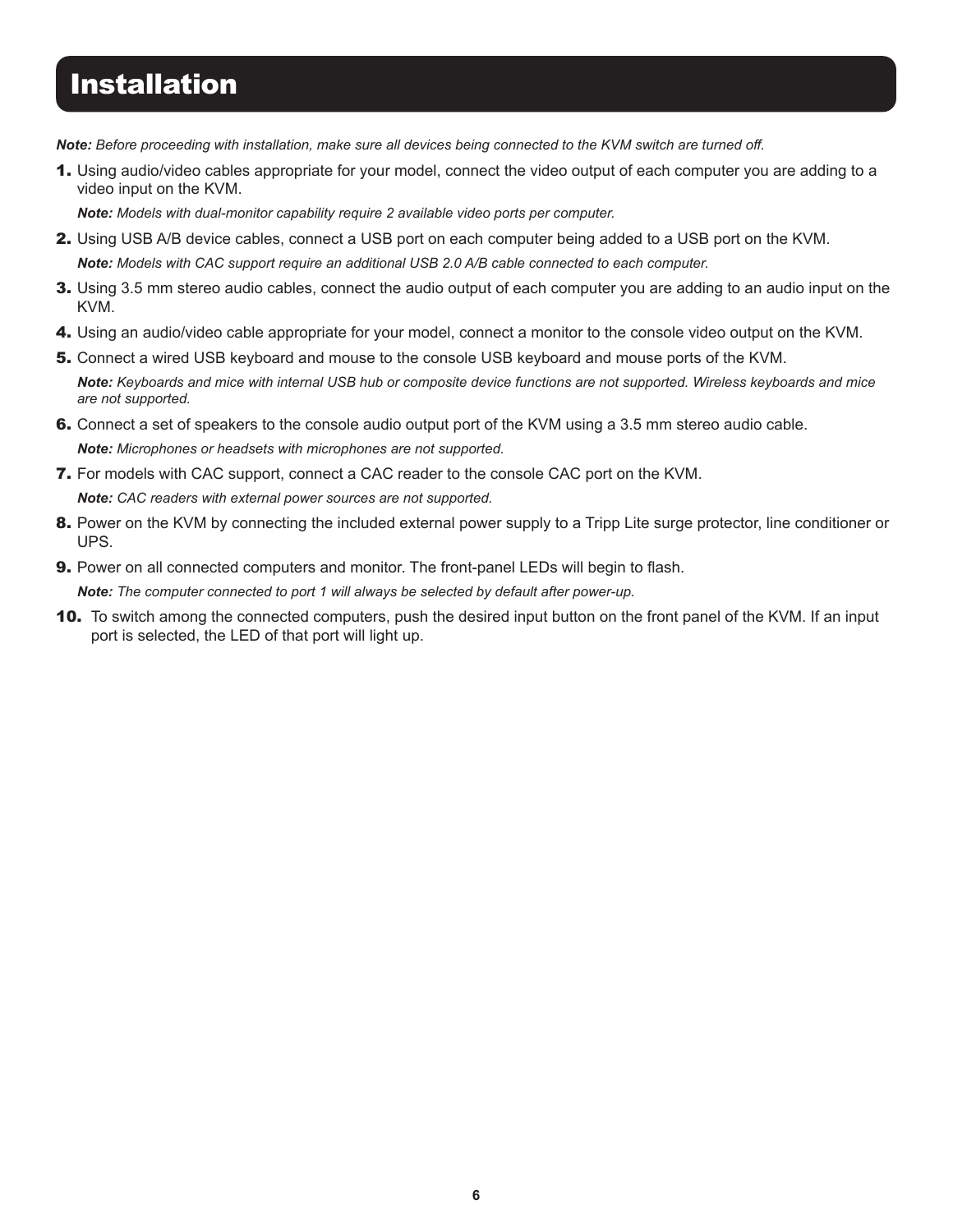### KVM LEDs

#### Port Selection LEDs

- When the LED is off, the corresponding port is not currently selected.
- When the LED is on, the corresponding port is currently selected.
- When the LED is flashing, the EDID Learn process is occurring.

#### Push-Button LEDs

- • When the push-button LED of a non-selected port is off, the corresponding port is not currently selected.
- When the push-button LED of the selected port is off, CAC functionality has been disabled for the corresponding port.
- When the push-button LED is on, the corresponding port is currently selected and CAC functionality is enabled.
- When the push-button LED is flashing, the EDID Learn process is occurring.

#### Port Selection and Push-Button LEDs

• When all port selection and push-button LEDs are flashing simultaneously, the USB peripheral connected to the console keyboard or mouse port has been rejected.

#### Console Video Port LED

- When the LED is off, a monitor is not connected.
- When the LED is illuminated, a monitor is connected.
- • When the LED is flashing, there is a problem with EDID. Perform the EDID Learn procedure (see the **EDID Learn** section for details) to resolve the issue.

#### Console CAC Port LED

- When the LED is off, a CAC device is not connected.
- When the LED is on, an authorized and functional CAC device is connected.
- When the LED is flashing, a non-CAC peripheral is connected.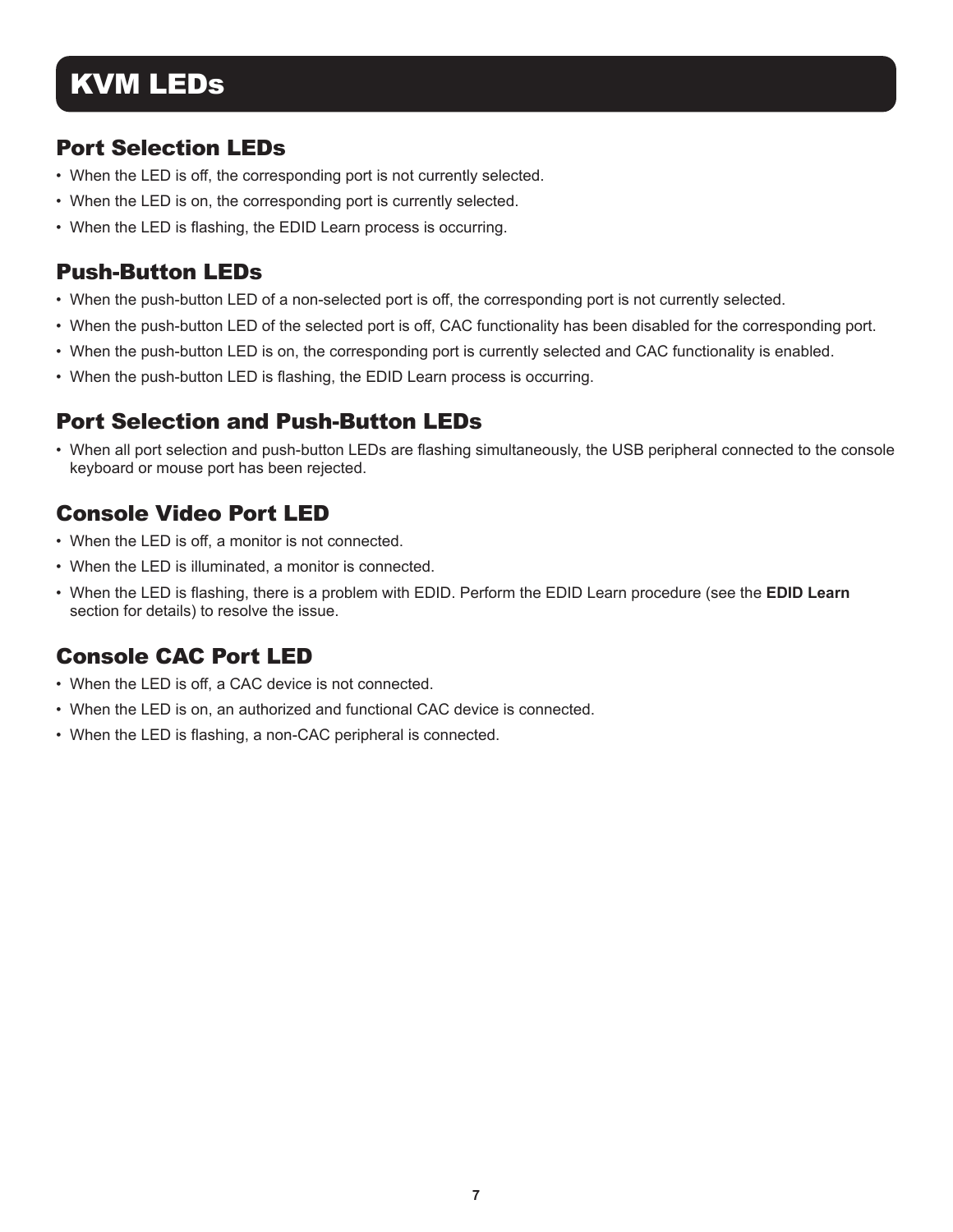### EDID Learn

KVM models with HDMI video output are designed to learn the connected monitor's EDID upon power-up. When a new monitor is connected to the KVM, a power cycle is required. To indicate to the user that the EDID learn process is occurring, the front panel's green Port LEDs and blue push-button LEDs will flash for about 10 seconds.

For dual-monitor KVM models, the unit will learn the EDID of the second connected monitor after the first monitor's EDID has been read. The front-panel LEDs will flash to indicate the process is taking place. When the front-panel LEDs stop flashing, the EDID learning process is complete.

KVM models with DisplayPort video output use built-in EDID information that is set to HD resolution (1080p maximum), which will allow initial operation with most DisplayPort monitors. For security purposes, EDID learning of DisplayPort displays can be performed only by an Authenticated Administrator. Follow the steps below to perform EDID learning on your DisplayPort monitor:

- **1.** This process should be started with a powered-off KVM and computer that are not connected to each other.
- 2. Connect a DisplayPort cable between the computer's DisplayPort output and the KVM's Port 1 DisplayPort input.
- **3.** Using a USB A/B device cable, connect an available USB port on the computer to the KVM's Port 1 USB-B port.
- 4. Connect a DisplayPort monitor to the console video output port of the KVM using a DisplayPort cable.
- 5. Connect a wired USB keyboard and mouse to the console USB keyboard and mouse ports of the KVM.

*Note: Keyboards and mice with internal USB hub or composite device functions are not supported. Wireless keyboards and mice are not supported.*

- **6.** Power on the computer and KVM switch.
- 7. From the connected computer, download the Administration and Security Management Tool from tripplite.com/support.
- 8. Once downloaded, run the Administration and Security Management Tool executable file. The Administration and Security Management screen will appear.
- 9. Initiate the session by pressing the following hotkey command, one key one after another:

[Alt][Alt][c][n][f][g]

- **10.** Upon completing the command, the mouse connected to the KVM will stop functioning. A prompt will appear to enter the Credential ID.
- 11. Log in by entering the default username **admin** and pressing **Enter**.
- 12. Enter the default password **12345** and press **Enter**.
- 13. Seven options will appear in a numerical menu. Select option **6** and press **Enter**.
- 14. A menu will appear prompting you to Select Mode. Type **local** and press **Enter**. The Administration and Security Management Tool will automatically learn and store the display's EDID. The device will then reset and reboot. At the end of the boot-up, ensure all connected computers are properly displaying video on the connected monitor.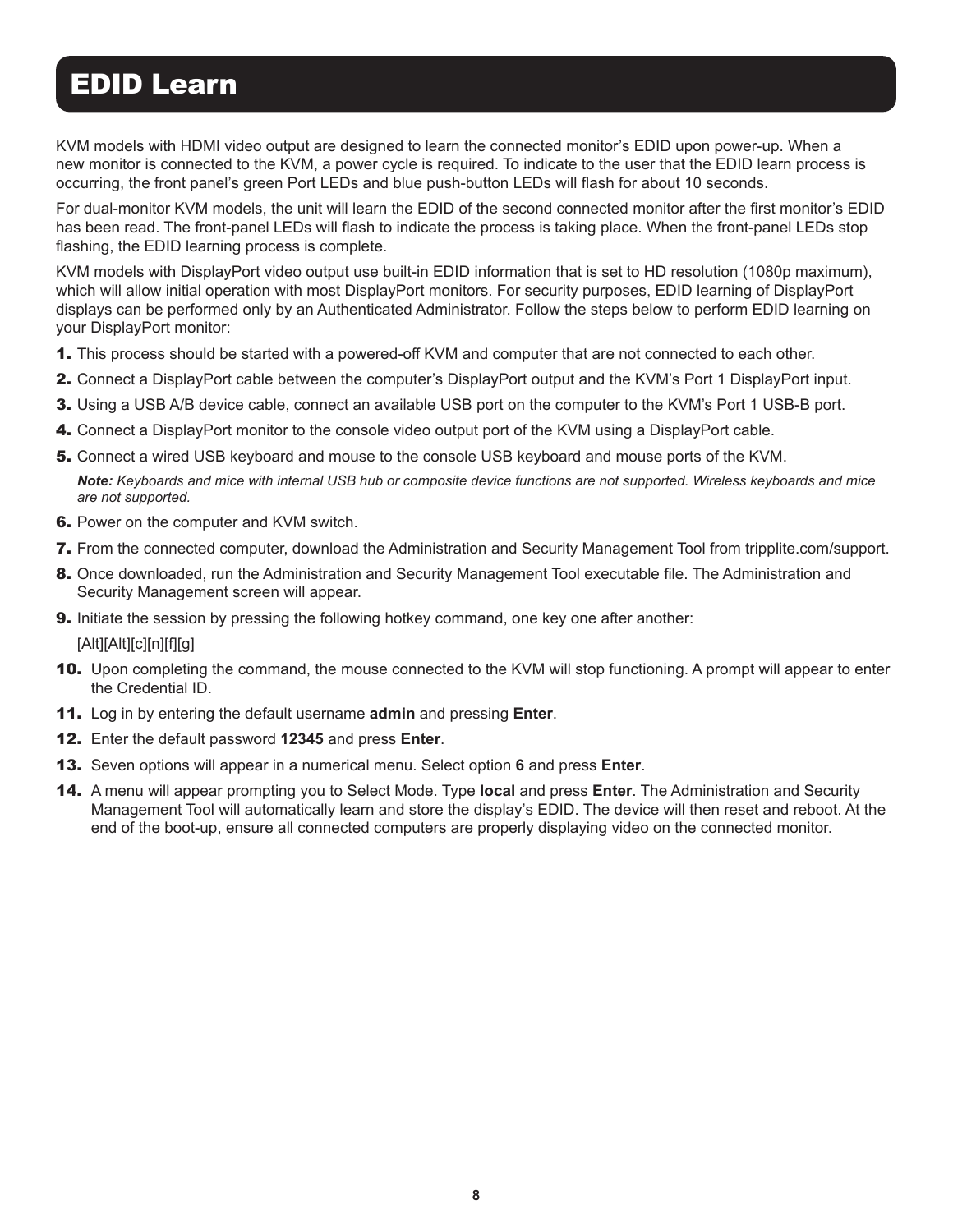### Miscellaneous KVM Functionality

*Note: The following steps are intended for the system administrator only.*

#### Disabling CAC Functionality

To disable CAC for any port on the KVM (all CAC ports are enabled as default), use the front-panel push buttons to switch the KVM to the port whose CAC mode you wish to change. Once selected, the push-button LED for the selected port will illuminate blue to indicate CAC functionality is enabled. Press and hold the button for 3 seconds until the blue push-button LED turns off. CAC functionality for the port is now disabled.

#### Enabling CAC Functionality

To enable CAC for any port on the KVM switch, use the front-panel push buttons to switch the KVM to the port whose CAC mode you wish to change. Once selected, the push-button LED for this specific channel should be off to indicate CAC functionality is disabled. Press and hold the button for 3 seconds until the blue push-button LED turns on. CAC functionality for the port is now enabled.

#### CAC Port Configuration

CAC port configuration is an optional feature, allowing registration of any USB peripheral to operate with the KVM. Only one peripheral can be registered at a time, and only the registered peripheral will be able to operate with the KVM. If a peripheral other than the registered peripheral is plugged into the USB-A CAC port, it will not work. When no peripheral is registered, the KVM will default to operate with any CAC Reader. To configure the USB-A CAC port, follow the instructions below:

*Note: Only one computer connected to port 1 is required for this operation.*

- 1. Open the Administration and Security Management Program (see the **EDID Learn** section for download instructions). The Administration and Security Management screen will appear.
- 2. Initiate the session by pressing the following hotkey command, one key after another:

[Alt][Alt][c][n][f][g]

- 3. Upon completing the command, the mouse connected to the KVM will stop functioning. A prompt will appear to enter the Credential ID.
- 4. Log in by entering the default username **admin** and pressing **Enter**.
- 5. Enter the default password **12345** and press **Enter**.
- 6. Select option **2** from the menu on your screen and press **Enter**.
- 7. Connect the USB peripheral device to be registered to the console USB-A CAC port on the KVM. Wait until the KVM is reading the new peripheral information.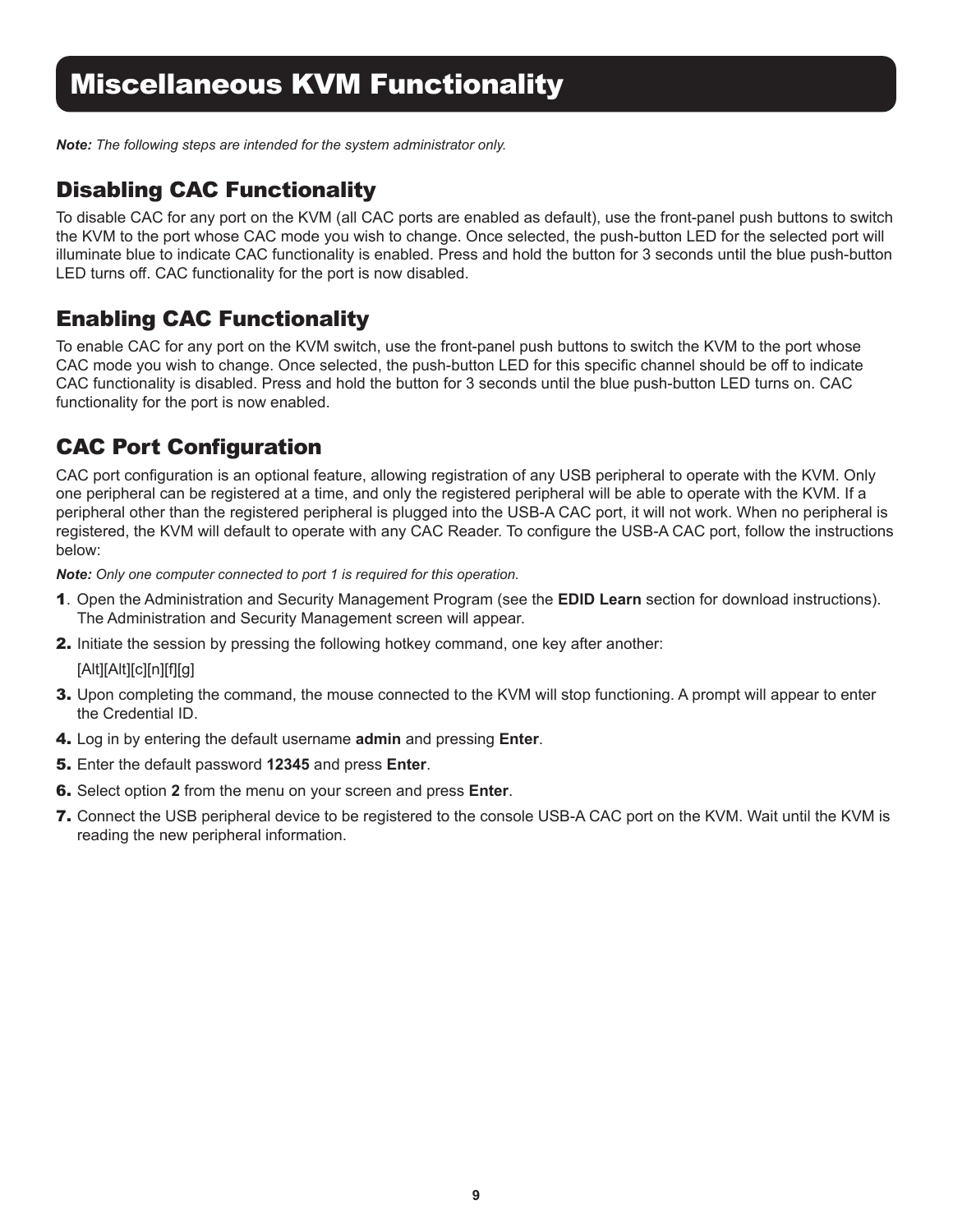## Miscellaneous KVM Functionality

8. When registration is completed, the KVM will list the information of the newly configured peripheral on the screen and vibrate 3 times.

| Administration And Security Management   Revision 1.20 |  | × |
|--------------------------------------------------------|--|---|
| File                                                   |  |   |
| 1. Press "Alt Alt c n f g" to Initiate The Session     |  |   |
| 2. Press "Esc Esc" to End The Session                  |  |   |
| <b>Enter Password</b>                                  |  |   |
| S <sup>RARRA</sup>                                     |  |   |
| 0. Show this menu                                      |  |   |
| 1. View Registered CAC Device                          |  |   |
| 2. Register New CAC Device                             |  |   |
| ->2                                                    |  |   |
| <b>Insert CAC Device</b>                               |  |   |
| Vendor ID = 0BDA                                       |  |   |
| Product ID = 58BB                                      |  |   |
| Manufacturer : Generic                                 |  |   |
| Product : FULL HD 1080P Webcam                         |  |   |
| Serial Number: 200901010001                            |  |   |
| This device is now registered.                         |  |   |
| ->                                                     |  |   |
|                                                        |  |   |
|                                                        |  |   |

#### Auditing: Dumping the Event Log

*Note: The following steps are intended for the system administrator.*

The Event Log is a detailed report of critical activities stored in the KVM or KVM memory. To view or dump the Event Log, follow the instructions below:

*Note: Only one computer connected to port 1 is required for this operation.*

- 1. Open the Administration and Security Management Program (see the **EDID Learn** section for download instructions). The Administration and Security Management screen will appear.
- 2. Initiate the session by pressing the following hotkey command. Hit each key one after another:

[Alt][Alt][c][n][f][g]

- 3. Upon completing the command, the mouse connected to the KVM will stop functioning. A prompt will appear to enter the Credential ID.
- 4. Log in by entering the default username **admin** and pressing **Enter**.
- 5. Enter the default password **12345** and press **Enter**.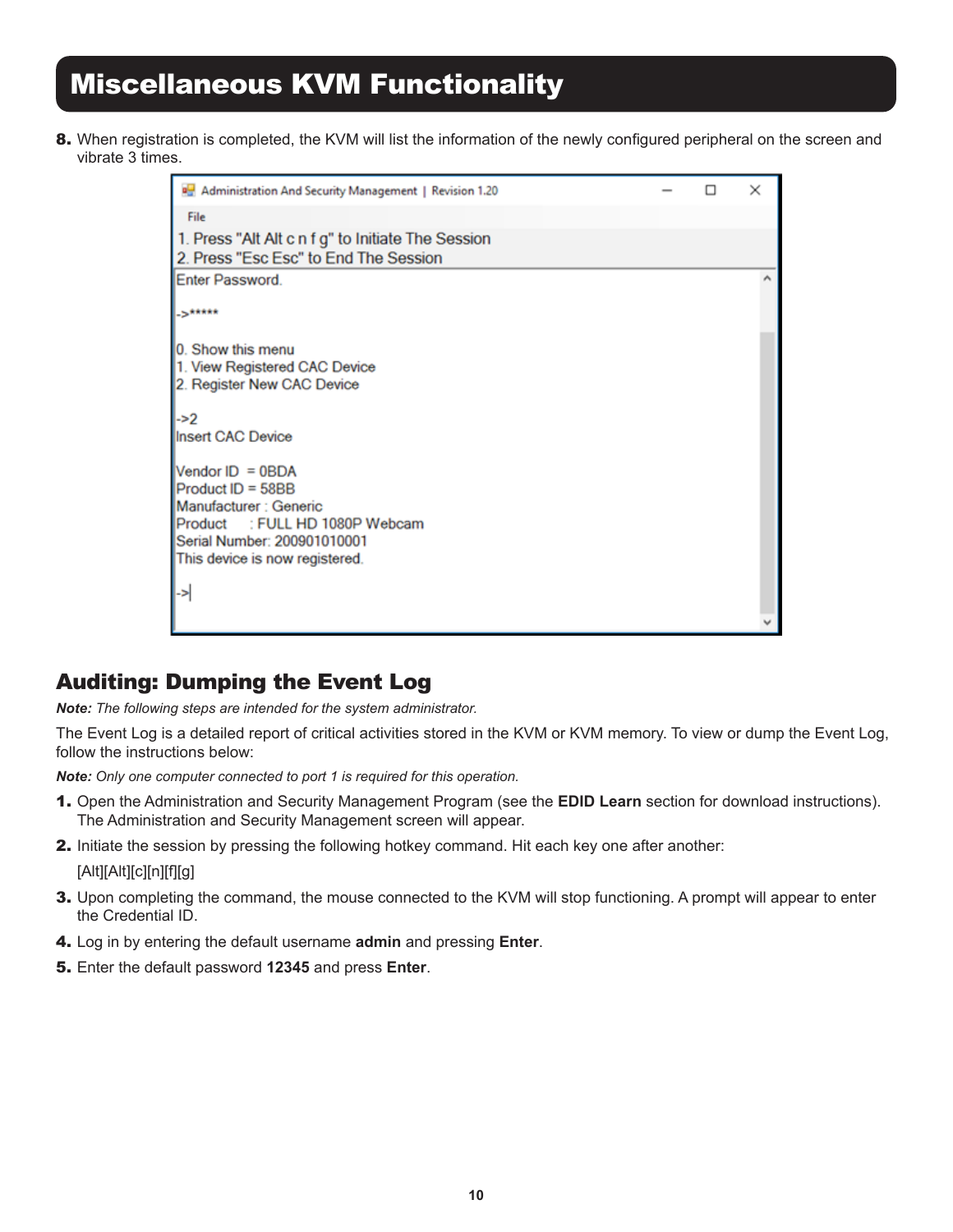6. Request a Log Dump by selecting option **5** in the menu.

| Administration And Security Management   Revision 1.20                                                                                                                                                              |  | $\times$ |
|---------------------------------------------------------------------------------------------------------------------------------------------------------------------------------------------------------------------|--|----------|
| File                                                                                                                                                                                                                |  |          |
| 1. Press "Alt Alt c n f g" to Initiate The Session<br>2. Press "Esc Esc" to End The Session                                                                                                                         |  |          |
| Starting session. Enter credential id                                                                                                                                                                               |  |          |
| ->admin                                                                                                                                                                                                             |  |          |
| Enter credential Password.                                                                                                                                                                                          |  |          |
| S <sup>*****</sup>                                                                                                                                                                                                  |  |          |
| 0. Show this menu<br>1. Change User Credentials<br>2. Change Admin Credentials<br>3. View Registered CAC Device<br>4. Register New CAC Device<br>5. Dump Log<br>6. Select Mode<br>7. Restore Factory Defaults<br>-> |  |          |
|                                                                                                                                                                                                                     |  |          |

#### Reset: Restore Factory Defaults

*Note: The following steps are intended for the system administrator.*

Restore Factory Defaults will reset all settings on the KVM to their original state:

- CAC port registration will be removed
- KVM settings will be reset to factory defaults

To restore factory defaults, follow the steps below:

*Note: Only one computer connected to port 1 is required for this operation.*

- 1. Open the Administration and Security Management Program (see the **EDID Learn** section for download instructions). The Administration and Security Management screen will appear.
- 2. Initiate the session by pressing the following hotkey command, one key after another:

[Alt][Alt][c][n][f][g]

- 3. Upon completing the command, the mouse connected to the KVM will stop functioning. A prompt will appear to enter the Credential ID.
- 4. Log in by entering the default username **admin** and pressing **Enter**.
- *5.* Enter the default password **12345** and press **Enter**.
- 6. Select option **7** from the menu on your screen and press **Enter** to restore the KVM to its factory default settings.

*Note: A comprehensive feature list and instructions for the Administration and Security Management Utility can be found in the Administrator's Guide available at tripplite.com/support.*